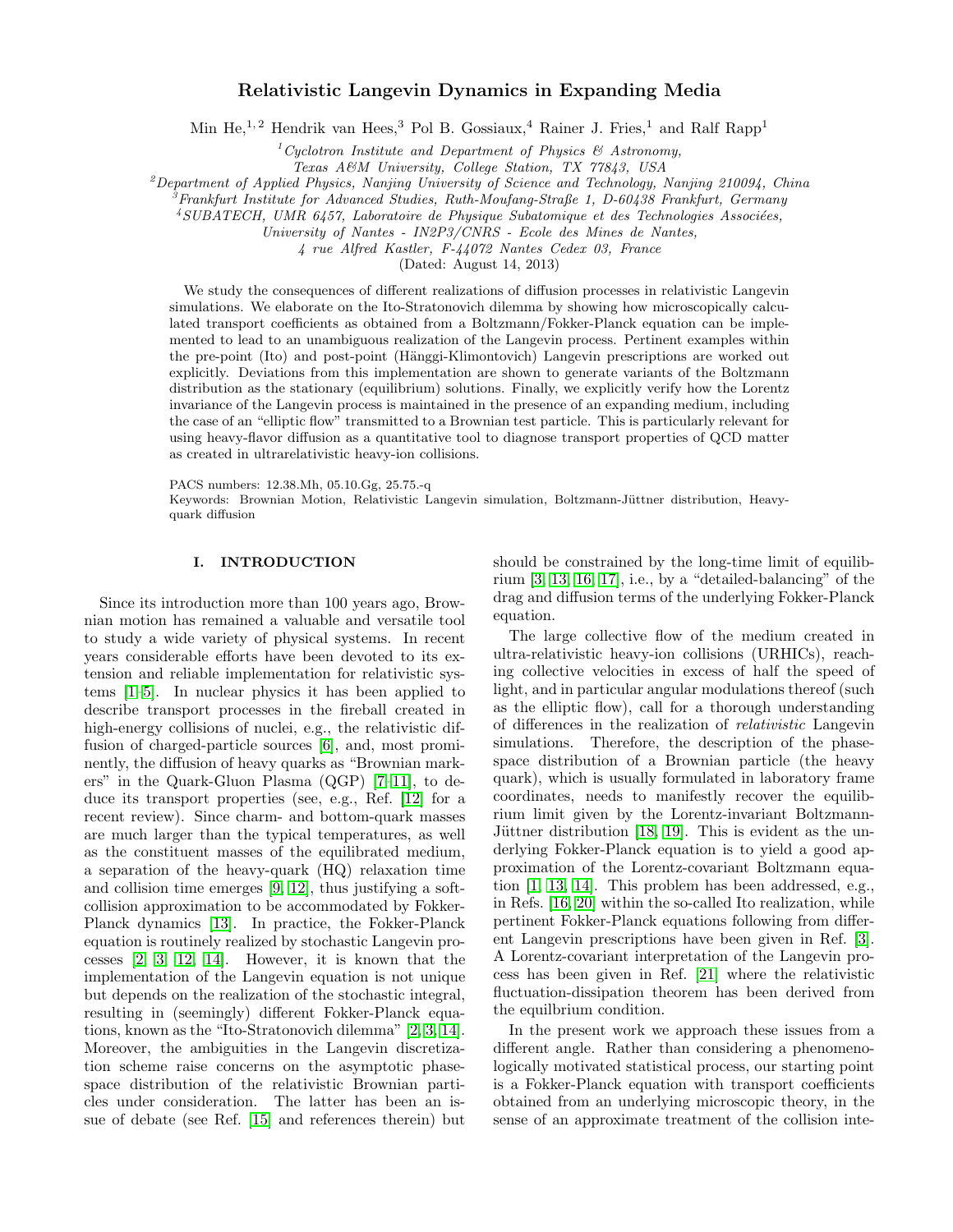gral in the transport equation. Specifically for the case of HQ diffusion in the QGP, where one aims at understanding transport properties from the underlying in-medium QCD force, this is a more natural line of approach which we would like to illuminate here. After recovering analytic results for the generalized relativistic Einstein relation for these coefficients, we discuss their implementation into different Langevin realizations. We verify their uniqueness in explicit numerical examples, in particular including the case of (anisotropically) expanding media. We also show how variations in the Langevin coefficients induce modifications to the long-time (eqiulibrium) limit of the distribution of the Brownian particle. We will explicitly discuss the algorithm suitable for a correct implementation of the post-point Langevin process. For definiteness, our numerical applications will be illustrated in the context of HQ diffusion in an expanding QGP as formed in URHICs.

Our article is organized as follows. In Sec. [II](#page-1-0) we introduce the Fokker-Planck equation as an approximate description of the Boltzmann equation, and recall the general equilibrium condition constraining its drag and diffusion coefficients. In Sec. [III](#page-2-0) we elaborate how Langevin prescriptions emerge from the pertinent equilibrium conditions to ensure a uniform outcome of the Fokker-Planck framework, i.e., how Fokker-Planck equations resulting from different Langevin prescriptions take the same form in terms of universal drag and diffusion coefficients of an underlying microscopic theory. In Sec. [IV](#page-4-0) Langevin prescriptions are illustrated with numerical calculations for different model systems for flowing media. We demonstrate that both pre- and post-point Langevin schemes lead to the Lorentz-invariant Boltzmann-Jüttner distribution for test particles in the presence of collective flow as the long-time limit of the Langevin process, if and only if the proper equilibrium condition is imposed. Some variants of the realization of the stochastic Langevin process and their consequences on the long-time limit are also discussed in this section. We summarize and conclude in Sec. [V.](#page-6-0)

### <span id="page-1-0"></span>II. FOKKER-PLANCK EQUATION AND GENERAL EQUILIBRIUM CONDITION

When a heavy particle is immersed into a medium of light constituents at small to moderate temperature,  $T \leq m$ , its momentum change due to collisions is relatively small. Employing this soft-scattering approximation [\[13\]](#page-7-7), the Boltzmann integro-differential equation describing the motion of the heavy particles in an equilibrated background medium reduces to the Fokker-Planck equation for the phase-space distribution function, f, of the "Brownian" particle [\[13\]](#page-7-7)

<span id="page-1-1"></span>
$$
\frac{\partial f(t, \mathbf{p})}{\partial t} = \frac{\partial}{\partial p_i} \left\{ A_i(\mathbf{p}) f(t, \mathbf{p}) + \frac{\partial}{\partial p_j} \left[ B_{ij}(\mathbf{p}) f(t, \mathbf{p}) \right] \right\}
$$
(1)

with  $i, j \in \{1, 2, 3\}$ . We focus on a spatially homogeneous static medium without external force, and thus the phase-space density is independent of  $x$ . The drag and diffusion coefficients in Eq. [\(1\)](#page-1-1),  $A_i(\mathbf{p})$  and  $B_{ij}(\mathbf{p})$ , respectively, are obtained from an average of the moments of momentum transfer in heavy-light collisions, weighted by a transition probability given by the pertinent scattering matrix elements,  $M$ , and the medium particle distribution,  $f^p$ ,

<span id="page-1-3"></span>
$$
A_i(\mathbf{p}) = \frac{1}{2E(\mathbf{p})} \int \frac{\mathrm{d}^3 \mathbf{q}}{(2\pi)^3 2E(\mathbf{q})} \int \frac{\mathrm{d}^3 \mathbf{q}'}{(2\pi)^3 2E(\mathbf{q}')} \times \int \frac{\mathrm{d}^3 \mathbf{p}'}{(2\pi)^3 2E(\mathbf{p}')} \frac{1}{\gamma} \sum |\mathcal{M}|^2 \hat{f}(\mathbf{q}) \qquad (2) (2\pi)^4 \delta^4(p+q-p'-q') \left[ (\mathbf{p}'-\mathbf{p})_i \right] \equiv \langle \langle (\mathbf{p}'-\mathbf{p})_i \rangle \rangle , B_{ij}(\mathbf{p}) = \frac{1}{2} \langle \langle (\mathbf{p}'-\mathbf{p})_i(\mathbf{p}'-\mathbf{p})_j \rangle \rangle . \qquad (3)
$$

Here,  $p$  and  $p'$  (q and  $q'$ ) are the heavy (light) particle's momentum before and after the collision, respectively, and  $\hat{f} = f^p(1 \pm f^p)$  for bosons/fermions in the medium. Defining a current

$$
S_i(t, \mathbf{p}) = -\left\{ A_i(\mathbf{p}) f(t, \mathbf{p}) + \frac{\partial}{\partial p_j} \left[ B_{ij}(\mathbf{p}) f(t, \mathbf{p}) \right] \right\} , \tag{4}
$$

the Fokker-Planck equation can be cast as a continuity equation in momentum space [\[13\]](#page-7-7),

<span id="page-1-4"></span>
$$
\frac{\partial f_Q(t, \mathbf{p})}{\partial t} + \frac{\partial}{\partial p_i} S_i(t, \mathbf{p}) = 0.
$$
 (5)

This identifies  $S_i$  as a particle-number current (flux), so that the number of heavy particles is conserved in the diffusion process. After sufficiently many collisions with the light partons, i.e., in the long-time limit, we expect the heavy particle to approach the same equilibrium distribution as for the medium constituents given by the relativistic Boltzmann-Jüttner distribution [\[22\]](#page-8-5),

<span id="page-1-2"></span>
$$
f_{\text{eq}}(p,T) = N \exp[-E(p)/T], \qquad (6)
$$

where  $E(p) = \sqrt{p^2 + m^2}$  is the relativistic on-shell energy of the Brownian particle and T the temperature of the equilibrated medium. In addition, in statistical equi-librium, the particle flux has to vanish [\[13\]](#page-7-7):  $S_i(\mathbf{p}) = 0$ . Together with the Boltzmann-Jüttner distribution  $(6)$ this yields a dissipation-fluctuation relation between drag and diffusion coefficient,

<span id="page-1-5"></span>
$$
A_i(\mathbf{p},T) = B_{ij}(\mathbf{p},T)\frac{1}{T}\frac{\partial E(p)}{\partial p_j} - \frac{\partial B_{ij}(\mathbf{p},T)}{\partial p_j} . \tag{7}
$$

This is the manifestation of the detailed-balance property of the collision-transition probabilities, which is due to the unitarity of the S-matrix of quantum-field theory and thus embodied in the collision integral of the underlying full Boltzmann equation [\[13\]](#page-7-7). This relation is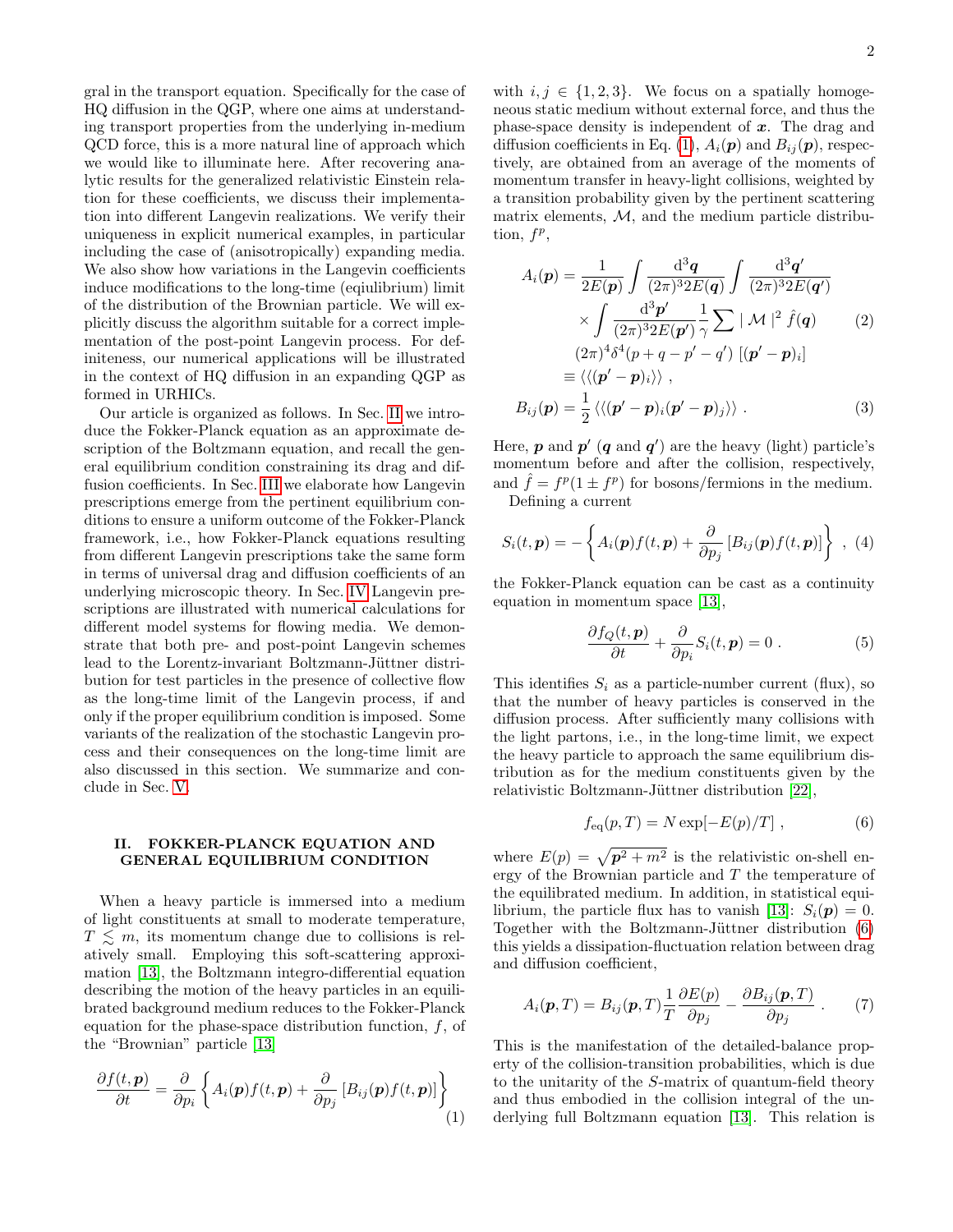not a priori fulfilled by Eqs.  $(2)$  and  $(3)$ , and may suffer in accuracy if the assumption of a forward-peaked transition-matrix element is not well satisfied. In order for the heavy particle to approach the same distribution as for the medium particles, the drag and diffusion coefficients are not independent but have to be related to each other precisely as specified by the dissipation-fluctuation relation [\(7\)](#page-1-5). This general equilibrium condition plays a central role in the following discussions.

## <span id="page-2-0"></span>III. STOCHASTIC LANGEVIN REALIZATION OF FOKKER-PLANCK DIFFUSION

#### A. Langevin Simulation

The Fokker-Planck description of diffusion can be realized by Langevin's stochastic differential equation(s) [\[3,](#page-7-9) [12,](#page-7-5) [14\]](#page-7-10). Employing a spatially homogeneous static medium, we follow the notation in Ref. [\[12\]](#page-7-5) to write the Langevin equations as

$$
dx_j = \frac{p_j}{E} dt , \t\t(8)
$$

$$
\mathrm{d}p_j = -\Gamma(p,T)p_j\mathrm{d}t + \sqrt{\mathrm{d}t}C_{jk}(\boldsymbol{p} + \xi d\boldsymbol{p},T)\rho_k ,\qquad(9)
$$

which specify the rules for updating the coordinate and momentum of the heavy particle in time steps, dt (in Eq. [\(9\)](#page-2-1) and in the following, a summation over repeated spatial indices is implied). In Eq. [\(9\)](#page-2-1),  $\Gamma(p, T)p$  is the deterministic friction force, whereas the matrix of coefficients  $C_{ik}$  describes the stochastically fluctuating force with independent Gaussian noises  $\rho_k$  following a normal distribution,  $P(\rho) = (2\pi)^{-3/2} e^{-\rho^2/2}$ . Thus, there is no correlation in the stochastic forces at different times,  $\langle F_j(t)F_k(t')\rangle = C_{jl}C_{kl}\delta(t-t')$ , consistent with the assumption of uncorrelated momentum kicks underlying the Fokker-Planck equation ("white noise"). However, it is not specified at what momentum argument the covariance matrix should be evaluated:  $C_{jk} = C_{jk}(t, \mathbf{p} + \xi \mathrm{d}\mathbf{p}),$ with  $\xi \in [0, 1]$ , e.g.,  $\xi = 0$  for pre-point (Ito) [\[23\]](#page-8-6),  $\xi = 1/2$ for mid-point (Stratonovich), or  $\xi = 1$  for post-point  $(Hänggi-Klimontovich)$  [\[2\]](#page-7-8) realizations of the stochastic integral. We will return to this point below.

The phase-space distribution determined by the Langevin equations [\(8\)](#page-2-2) and [\(9\)](#page-2-1) satisfies a Fokker-Planck equation, which can be found by calculating the average change of an arbitrary phase-space function with time [\[12\]](#page-7-5). The resulting equation reads

<span id="page-2-3"></span>
$$
\frac{\partial f(t, \mathbf{p})}{\partial t} = \frac{\partial}{\partial p_j} \left[ \left( \Gamma(p) p_j - \xi C_{lk}(\mathbf{p}) \frac{\partial C_{jk}(\mathbf{p})}{\partial p_l} \right) f(t, \mathbf{p}) \right] + \frac{1}{2} \frac{\partial^2}{\partial p_j \partial p_k} \left[ C_{jl}(\mathbf{p}) C_{kl}(\mathbf{p}) f(t, \mathbf{p}) \right].
$$
\n(10)

Comparing Eqs. [\(10\)](#page-2-3) and [\(1\)](#page-1-1) leads to

<span id="page-2-5"></span>
$$
A_j(\mathbf{p}) = A(p)p_j = \Gamma(p)p_j - \xi C_{lk}(\mathbf{p})\frac{\partial C_{jk}(\mathbf{p})}{\partial p_l}, \quad (11)
$$

$$
B_{jk}(\boldsymbol{p}) = B_0(p) P_{jk}^{\perp}(\boldsymbol{p}) + B_1(p) P_{jk}^{\parallel}(\boldsymbol{p})
$$
  
= 
$$
\frac{1}{2} C_{jl}(\boldsymbol{p}) C_{kl}(\boldsymbol{p}) ,
$$
 (12)

where  $P_{jk}^{\perp}(\mathbf{p}) = \delta_{jk} - p_j p_k / p^2$  and  $P_{jk}^{\parallel}(\mathbf{p}) = p_j p_k / p^2$  are the corresponding projection operators, so that

<span id="page-2-4"></span>
$$
C_{jk}(\mathbf{p}) = \sqrt{2B_0(p)} P_{jk}^{\perp}(\mathbf{p}) + \sqrt{2B_1(p)} P_{jk}^{\parallel}(\mathbf{p}) . \tag{13}
$$

Two comments are in order here. First, note that the friction coefficient,  $\Gamma(p,T)$ , appearing in the Langevin equation [\(9\)](#page-2-1), is a derived quantity, given in terms of the drag and diffusion coefficients,  $A(p, T)$ ,  $B_0(p,T)$  and  $B_1(p,T)$ , as determined by microscopic scattering-transition matrix elements (e.g., they relate to heavy-quark energy loss due to elastic heavy-light collisions [\[24\]](#page-8-7)). Second, the Fokker-Planck equation and the Langevin equation are specified for a spatially homogeneous static medium; neither of them is manifestly Lorentz covariant. Thus, in the case of a flowing medium, momentum updates in the Langevin equation [\(9\)](#page-2-1) have to be calculated in the local fluid-rest frame and then boosted back to the moving frame when performing the diffusion simulations. It is readily proved that the coordinate updates [\(8\)](#page-2-2) can be equivalently done in the moving frame; hereafter, we refer to the latter as the laboratory frame.

### <span id="page-2-2"></span><span id="page-2-1"></span>B. Evaluation of Equilibrium Condition

We now proceed to analyze the equilibrium condition for two implementations of the Langevin process, the prepoint and post-point prescriptions, and work out their manifestations in the Fokker-Planck framework. For the sake of brevity, but without loss of generality, we work with a diagonal approximation of the diffusion coefficient from here on. Putting  $B_0(p) = B_1(p) = D(p)$ , the co-variance matrix [\(13\)](#page-2-4) reduces to  $C_{jk}(\mathbf{p}) = \sqrt{2D(p)}\delta_{jk}$ . Utilizing Eq. [\(11\)](#page-2-5), the general equilibrium condition [\(7\)](#page-1-5) simplifies to

<span id="page-2-6"></span>
$$
A(p) = \frac{1}{E(p)} \left( \frac{D[E(p)]}{T} - \frac{\partial D[E(p)]}{\partial E} \right) \tag{14}
$$

with

<span id="page-2-7"></span>
$$
\Gamma(p) = \frac{1}{E(p)} \left( \frac{D[E(p)]}{T} - (1 - \xi) \frac{\partial D[E(p)]}{\partial E} \right) . \quad (15)
$$

Thus, for a given drag coefficient  $A$ , Eq. [\(14\)](#page-2-6) should be solved to obtain the diffusion coefficient  $D$ , which can then be used to deduce the friction force  $\Gamma$  from Eq. [\(15\)](#page-2-7). Alternative procedures have been adopted in the literature by, e.g., calculating  $D$  and adjusting  $A$  [\[9,](#page-7-6) [25\]](#page-8-8). Condition [\(15\)](#page-2-7) has also been derived as the generalization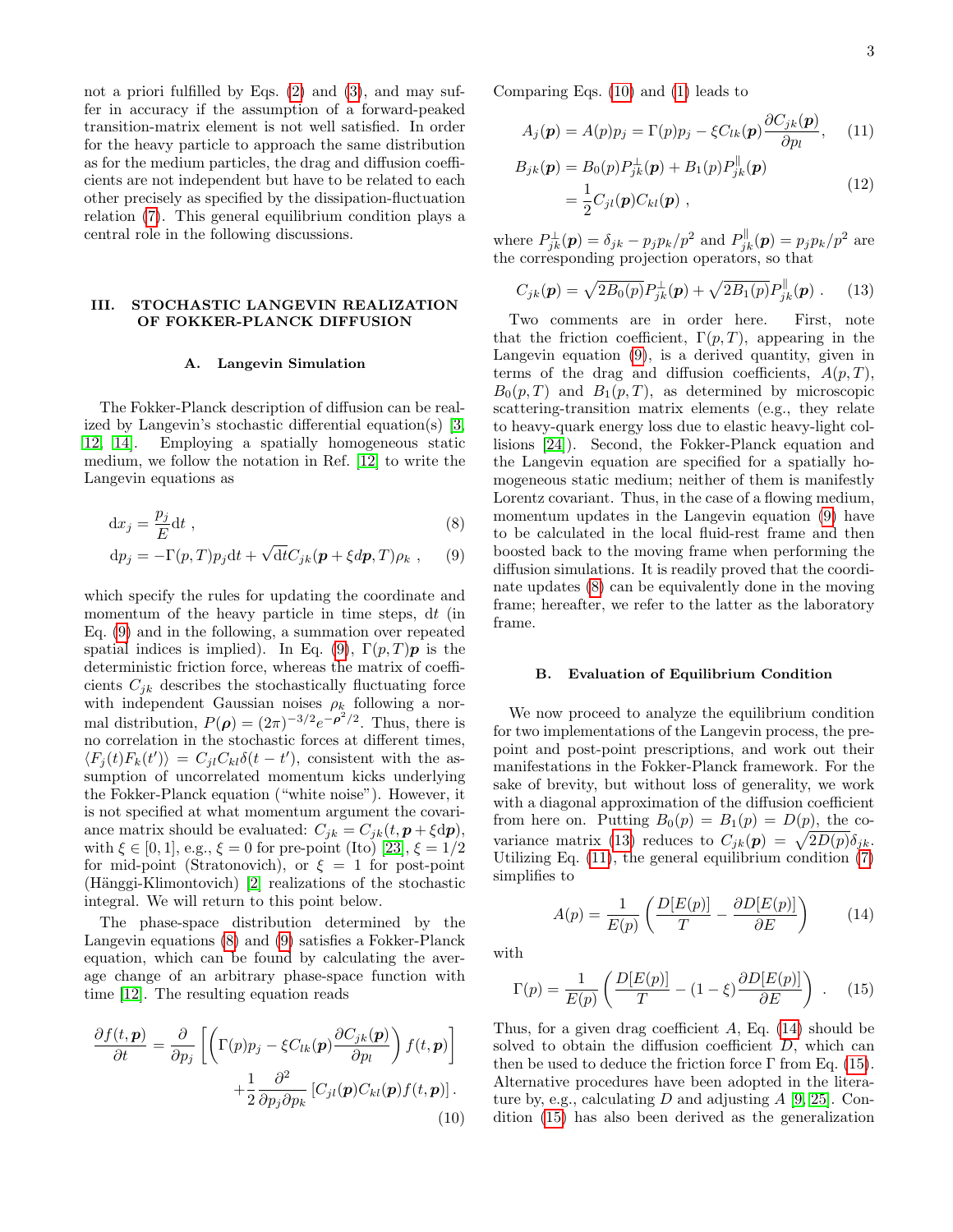of the fluctuation-dissipation theorem with Boltzmann-Jüttner distributions as the equilibrium solution in [\[21\]](#page-8-4).

In the non-relativistic limit, both  $D(p) = D$  and  $\Gamma(p) = \gamma$  become independent of p, and  $E(p) \to m$ ; the equilibrium condition reduces to

$$
D = m\gamma T \t{,} \t(16)
$$

which is Einstein's classical fluctuation-dissipation relation [\[13\]](#page-7-7).

In terms of the diagonal diffusion coefficient, the Langevin updating rules now read

$$
\mathrm{d}x_j = \frac{p_j}{E} \mathrm{d}t \;, \tag{17}
$$

$$
\mathrm{d}p_j = -\Gamma(p)p_j\mathrm{d}t + \sqrt{2\mathrm{d}t\,D(|\mathbf{p} + \xi d\mathbf{p}|)}\rho_j \ . \qquad (18)
$$

In the following, we discuss their explicit forms in the prepoint and post-point Langevin prescriptions as following from the corresponding equilibrium condition, and show that they can both be rendered compatible for a given microscopic model.

#### 1. Pre-point scheme:  $\xi = 0$

In this scheme, the equilibrium conditions [\(14\)](#page-2-6) and [\(15\)](#page-2-7) read

<span id="page-3-3"></span>
$$
\Gamma(p) = \frac{1}{E(p)} \left( \frac{D[E(p)]}{T} - \frac{\partial D[E(p)]}{\partial E} \right) = A(p) . \quad (19)
$$

Note that the friction force entering the Langevin equation is equal to the drag coefficient defined by Eq. [\(2\)](#page-1-3).

Inserting  $C_{jk}(\mathbf{p}) = \sqrt{2D(p)}\delta_{jk}$  into Eq. [\(10\)](#page-2-3), the Fokker-Planck equation realized in the pre-point Langevin scheme takes the form

<span id="page-3-2"></span>
$$
\frac{\partial}{\partial t}f(t,\mathbf{p}) = \frac{\partial}{\partial p_i} \left\{ \Gamma(p)p_i f(t,\mathbf{p}) + \frac{\partial}{\partial p_i} [D(p)f(t,\mathbf{p})] \right\}.
$$
\n(20)

The corresponding Langevin updating rules now read

$$
\mathrm{d}x_j = \frac{p_j}{E} \mathrm{d}t \;, \tag{21}
$$

$$
dp_j = -\Gamma(p)p_j dt + \sqrt{2dt D(p)}\rho_j , \qquad (22)
$$

where carrying out the Langevin time steps is straightforward: starting with initial coordinate  $x$  and momentum p of a test particle, calculate the coordinate increment  $dx_i$  within the time step dt using Eq. [\(21\)](#page-3-0); at the same time substitute the drag coefficient  $A(p)$  (=  $\Gamma(p)$ ) evaluated at  $p = |\mathbf{p}|$  and the corresponding  $D(p)$  calculated from Eq. [\(14\)](#page-2-6) into Eq. [\(22\)](#page-3-1) to calculate the momentum increment. Then go to the next time-step with (new) initial coordinate  $x + dx$  and momentum  $p + dp$ .

#### 2. Post-point scheme:  $\xi = 1$

In this scheme, the equilibrium conditions read

$$
D[E(p)] = \Gamma(p)E(p)T , \qquad (23)
$$

<span id="page-3-6"></span><span id="page-3-4"></span>
$$
\Gamma(p) = A(p) + \frac{1}{E(p)} \frac{\partial D[E(p)]}{\partial E} . \tag{24}
$$

Here, the scheme-dependent relation takes a simple form, but the "price" to pay is that the friction force  $\Gamma(p)$  figuring into the Langevin equation is different from the drag coefficient  $A(p)$ . In this sense, starting from a microscopic model for  $A(p)$ , there is no difference in the choice of the pre-point or the post-point scheme.

The corresponding Fokker-Planck equation in the postpoint scheme takes the form

<span id="page-3-5"></span>
$$
\frac{\partial}{\partial t} f(t, \mathbf{p}) = \frac{\partial}{\partial p_i} \left\{ \Gamma(p) p_i f(t, \mathbf{p}) + D(p) \frac{\partial}{\partial p_i} f(t, \mathbf{p}) \right\}.
$$
\n(25)

This Fokker-Planck equation appears to be different from its counterpart realized in the pre-point realization, Eq. [\(20\)](#page-3-2). However, upon substituting the different expressions for Γ, Eqs.  $(19)$  and  $(24)$ , for the prepoint and the post-post Langevin scheme into Eqs. [\(20\)](#page-3-2) and [\(25\)](#page-3-5), respectively, one immediately sees that the Fokker-Planck equations realized in the pre- and postpoint Langevin schemes are actually the same in terms of  $A(p)$  and  $D(p)$ . This is a desired result since the (approximate) realization of the underlying full Boltzmann equation (including the asymptotic solution for the distribution of test particles) within a Fokker-Planck equation should be independent of the implementation of the stochastic process (i.e., Langevin scheme). Thus, the "Ito-Stratonovich dilemma", which suggests that different Langevin prescriptions are not sufficient in order to uniquely determine the Fokker-Planck equation, does not appear here, as a benefit of a well-defined microscopic process.

The Langevin updating rules in the post-point scheme read

$$
dx_j = \frac{p_j}{E} dt , \t\t(26)
$$

$$
dp_j = -\Gamma(p)p_j dt + \sqrt{2dt D(|\mathbf{p} + d\mathbf{p}|)} \rho_j . \qquad (27)
$$

<span id="page-3-1"></span><span id="page-3-0"></span>Starting with initial coordinate  $x$  and momentum  $p$ , the coordinate update is trivial at given time step  $dt$ , but the momentum update involves a two-step computation: first use the pre-point scheme Eq. [\(22\)](#page-3-1) to calculate the momentum increment dp with  $\Gamma(p)$  and  $D(p)$ ; then evaluate the diffusion coefficient  $D$  at the argument  $|\mathbf{p} + \mathrm{d}\mathbf{p}|$  and calculate  $\mathrm{d}p_j^{\text{diffusion}} \equiv \sqrt{2 \mathrm{d}t D(|\mathbf{p} + \mathrm{d}\mathbf{p}|)} \rho_j$ , while  $dp_j^{drag} = -\Gamma(p)p_j dt$  has already been calculated in the first step; finally, add up  $dp_j^{\text{diffusion}}$  and  $dp_j^{\text{drag}}$  to obtain the total momentum increment for the present time-step. Note that in the two-step momentum update procedure, the same dt and  $\rho_j$  should be used. A variant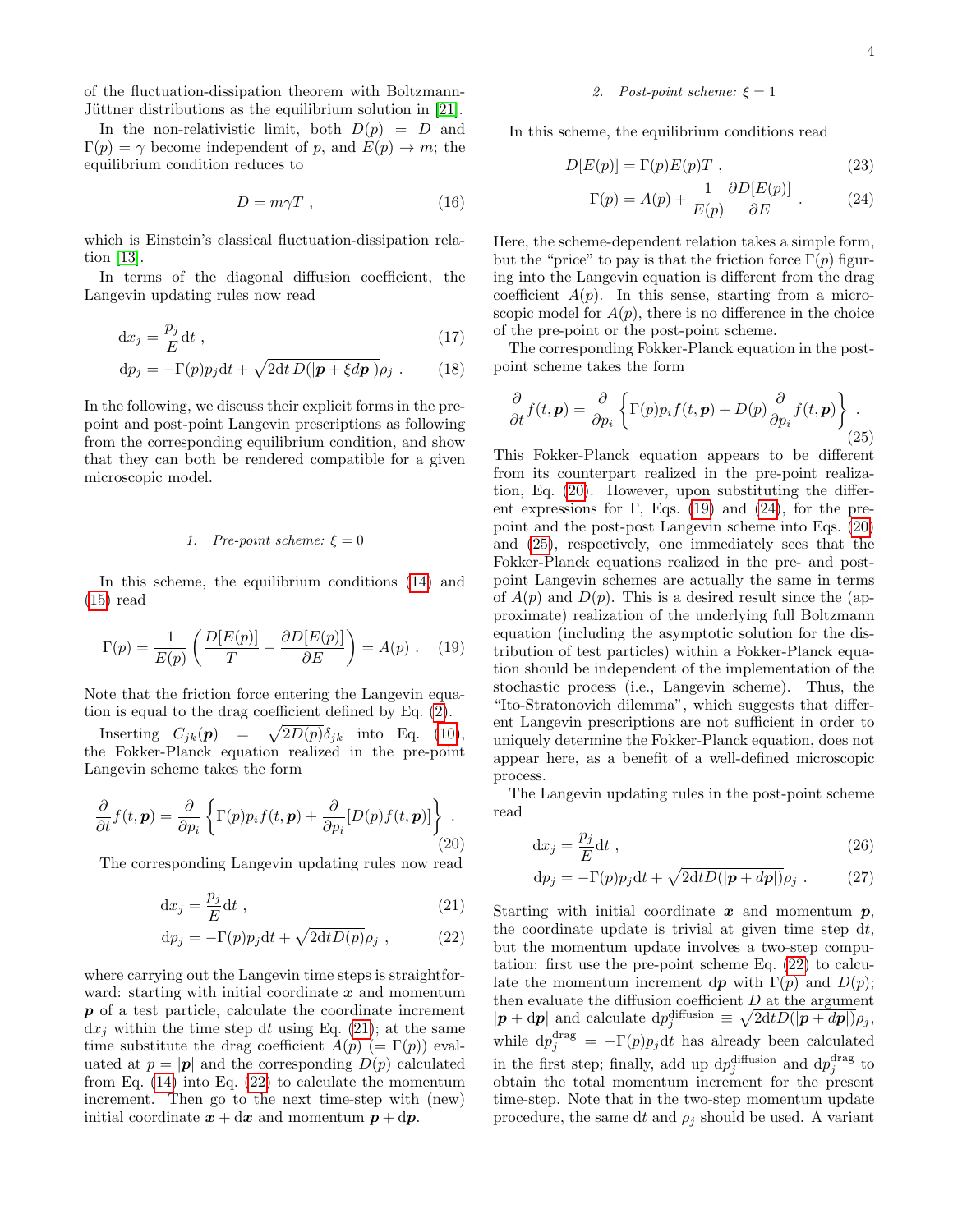where different  $dt$ 's are used will be discussed in the case of a flowing medium in Secs. [IV B](#page-5-0) and [IV C](#page-5-1) below.

Our main results in this section — Eqs.  $(19)$  and  $(23)$ , [\(24\)](#page-3-4) — show the correct relation between the microscopic transport coefficients, well-defined in a relativistic Boltzmann dynamcis, and the two stochastic processes considered here. They also confirm the results for the relativistic dissipation-fluctuation theorem obtained in [\[21\]](#page-8-4).

## <span id="page-4-0"></span>IV. NUMERICAL CALCULATIONS WITH DIFFERENT BACKGROUND MEDIA

In this section we perform numerical simulations of the two different Langevin prescriptions discussed above (and some variants thereof previously employed in the literature), to explicitly examine their consequences for the long-time limits, in particular in the case of flowing media. For definiteness we will adopt parameter values for masses, temperature and flow profiles representing the problem of heavy-quark diffusion in a QGP. We will start with a homogeneous static medium (Sec. [IV A\)](#page-4-1), followed by a simple one-dimensional flow scenario (Sec. [IV B\)](#page-5-0) and finally study a more realistic elliptically expanding fireball (Sec. [IV C\)](#page-5-1). In all cases we use large drag and diffusion coefficients and perform the simulations until the stationary state has been reached, demonstrating their universal convergence to the analytical solutions for the corresponding Fokker-Planck equations.

#### <span id="page-4-1"></span>A. Homogeneous Static Medium

Let us assume a homogeneous static medium with temperature  $T = 0.18$  GeV with a Brownian particle of mass  $m = 1.5$  GeV immersed (we work in natural units where the velocity of light, Planck constant, and Boltzmann constant are equal to unity:  $c = \hbar = k_B = 1$ . The preceding Fokker-Planck and Langevin equations can be readily applied; we focus on the projection on the zcomponent of the momentum distribution,  $dN/dp<sub>z</sub>$  of the test particle. It has been checked that the equilibrium conditions are reached independent of arbitrarily chosen initial conditions, as expected.

We first adopt the pre-point scenario in a simplistic scenario where a large constant friction coefficient ( $\Gamma =$  $20 \text{ fm}^{-1}$ ) is complemented by a diffusion coefficient  $D =$ ΓET. This leads to a stationary distribution,

$$
dN/d^3x d^3p = m/E \exp[-E(p)/T], \qquad (28)
$$

as shown in the upper panel of Fig. [1.](#page-4-2) It can be easily verified analytically by plugging the drag and diffusion coefficients into the Fokker-Planck equation [\(20\)](#page-3-2) and performing the momentum derivatives, as was also discussed in Ref. [\[2\]](#page-7-8). However, this form of drag and diffusion coefficient does not comply with the pre-point equilibrium condition [\(19\)](#page-3-3), and thus the simulation fails to converge to the Boltzmann-Jüttner distribution.



<span id="page-4-2"></span>FIG. 1: The distribution,  $dN/dp_z$ , from Langevin simulations for heavy quarks with mass  $m = 1.5$  GeV, diffusing in a static medium at temperature  $T = 0.18$  GeV, compared to calculations with the corresponding analytical phase-space distributions: (a) pre-point Langevin scheme, (b) post-point Langevin scheme. See the text for more details.

To illustrate the importance of implementing the proper equilibrium condition, we have performed Langevin simulations within the pre-point scheme using two types of momentum dependencies of the diffusion coefficient:

<span id="page-4-4"></span><span id="page-4-3"></span>(i) 
$$
\Gamma = 20/E \text{ GeV/fm};
$$
 (29)  

$$
D = \Gamma ET = 20 T \text{ GeV/fm}.
$$

(ii) 
$$
\Gamma = 300(1 + T/E)/E^2 \text{ GeV}^2/\text{fm};
$$
 (30)  
 $D = 300 \text{ T}/E \text{ GeV}^2/\text{fm}.$ 

The lifetime of the system in these simulations has been set to 10 fm, and it has been checked that the stationary distribution has been reached.

The simulated results are also shown in the upper panel of Fig. [1.](#page-4-2) Again, their agreement with the Boltzmann-Jüttner distribution can be analytically verified by substituting the coefficients into the Fokker-Planck equation [\(20\)](#page-3-2) and carrying out the momentum derivatives.

Next, we employ the post-point scenario. The simulated results are shown in the lower panel of Fig. [1.](#page-4-2)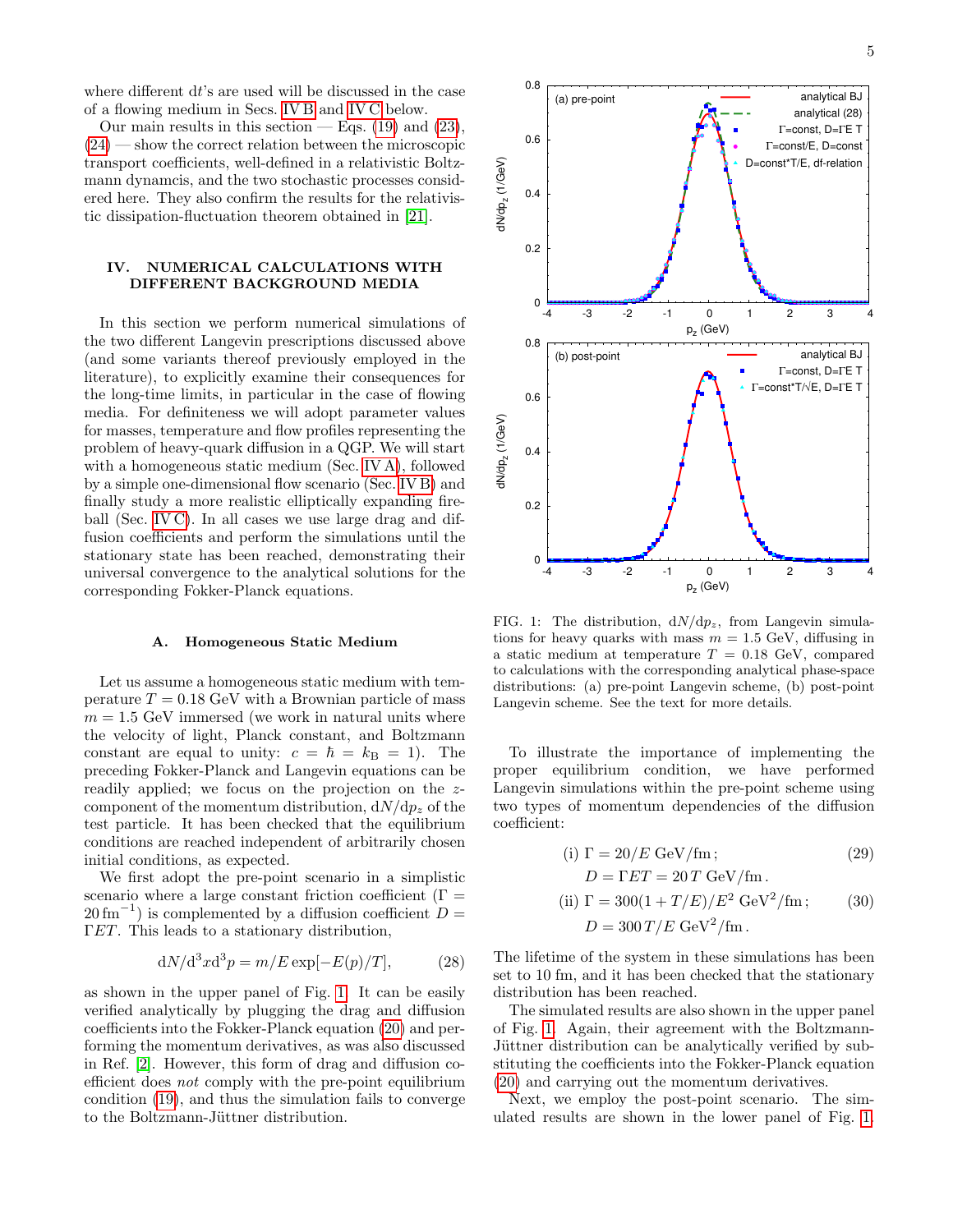

FIG. 2: Langevin simulation results for heavy quarks  $(m =$ 1.5 GeV) diffusing in a flowing medium ( $T = 0.18$  GeV,  $v_z = 0.9$ ) compared to calculations with analytical phasespace distributions: (a) pre-point Langevin scheme, (b) postpoint Langevin scheme. The distribution obtained with a variant of post-point scheme and the corresponding blastwave distribution are also shown. See text for more details.

Here, the Langevin simulations with large drag reproduce well the Boltzmann-Jüttner distribution, whether the friction is constant  $(\Gamma = 20/\text{fm}, D = \Gamma ET)$  or not the friction is constant  $(I = 20/\text{fm}, D = 1 \text{ EJ})$  or not<br> $(\Gamma = 40\sqrt{\text{GeV}} \text{ fm}^{-1}/\sqrt{E(p)}, D = \Gamma ET)$ , since the postpoint equilibrium condition [\(23\)](#page-3-6) is always fulfilled. This is easily verified by plugging the coefficients into the corresponding Fokker-Planck equation [\(25\)](#page-3-5).

To summarize this part, we have confirmed through numerical simulations that in order for the stationary Langevin limit to converge to the Boltzmann-Jüttner distribution, the equilibrium condition must be exactly fulfilled.

#### <span id="page-5-0"></span>B. Constant 1-D Flow

We now introduce a constant one-dimensional medium flow with velocity field  $v_x = 0$ ,  $v_y = 0$  and  $v_z = 0.9$ . The medium temperature,  $T = 0.18$  GeV, and heavy-quark mass,  $m = 1.5$  GeV, are as before.

The numerical simulations in the pre-point scheme directly translate the result for the static medium into the corresponding "blast-wave" distribution, obtained by replacing E with  $p \cdot u$ . Specifically, a momentumindependent drag complemented by the naive  $D =$ ΓET leads to a single-particle phase-space distribution  $dN/d^3x d^3p = m/(p \cdot u) \exp(-p \cdot u/T)$ , while general momentum-dependent coefficients that fulfill the prepoint equilibrium condition [\(19\)](#page-3-3) give the Boltzmann-Jüttner distribution,  $dN/d^3x d^3p = \exp(-p \cdot u/T)$ , see upper panel of Fig. [IV B.](#page-5-0)

For the post-point scenario, where the equilibrium condition takes the simple form [\(23\)](#page-3-6), the momentum update involves two steps in the fluid-rest frame. There seems to be an ambiguity in the time increment  $dt^*$ used in the two-step computation (here and in the following, variables with (without) superscript ∗ refer to the fluid rest (laboratory) frame). For the first step, it is clear that  $dt^*_{(1)} = dt \frac{E^*}{E} = dt \frac{p \cdot u}{p^0}$  with  $E = p^0$  being the lab-frame energy prior to the momentum update and  $E^* = p \cdot u$  the corresponding energy measured in the fluid rest frame. One then updates the momentum and obtains  $p_{(1)}^{*\mu} = (E_{(1)}^*, \mathbf{p}_{(1)}^*)$  in the fluid rest frame; the corresponding lab-frame four-momentum,  $p_{(1)}^{\mu} = (E_{(1)}, \mathbf{p}_{(1)}),$  follows from a boost using the fluid velocity  $u^{\mu}$ . In the subsequent second-step momentum update, one finds a particle phase-space distribution,  $dN/d^3x d^3p = (p \cdot u/p^0) \exp(-p \cdot u/T)$  in the lab frame if one uses  $dt_{(2)}^* = dt_{\overline{E_{(1)}}}^{\overline{E_{(1)}^*}} = dt_{\overline{E_{(1)}}}^{\overline{p_{(1)}}}$  $\frac{\partial^{(1)}(1)}{\partial E^{(1)}} \neq dt^*_{(1)}$ . This is different from the Boltzmann-Jüttner distribution (we denote it as a "variant"), as illustrated in the lower panel of Fig. [IV B.](#page-5-0) One finds both analytically and numerically that the Boltzmann-Jüttner distribution is recovered when using  $dt_{(2)}^* = dt_{(1)}^*$  in the second-step momentum update. Recalling that in the general derivation of Fokker-Planck equation from the Langevin equations [\[12\]](#page-7-5) (for a static thermal medium) a fixed  $dt^* = dt^*_{(1)}$  is adopted, we conclude that in the post-point scheme, one should use the same  $dt^* = dt^*_{(1)}$  for both momentumupdate steps in order to obtain the Lorentz-invariant Boltzmann-Jüttner distribution in the presence of flow.

### <span id="page-5-1"></span>C. Elliptic Fireball

In non-central heavy-ion collisions (i.e., at a non-zero impact parameter), the initial shape of the fireball is non-spherical in the  $x-y$ -plane transverse to the beam axis. The dominant deformation of the shape is elliptic ("almond shape"). Interactions among particles, creating pressure gradients in the fireball, convert this initial spatial asymmetry into a particle momentum anisotropy between  $p_x$  and  $p_y$ . The prevalent deformation is again elliptic, leading to the notion of an "elliptic flow", quantified by the coefficient of the second harmonic,  $v_2(p_T)$ , in the azimuthal-angle distribution of the particle spec-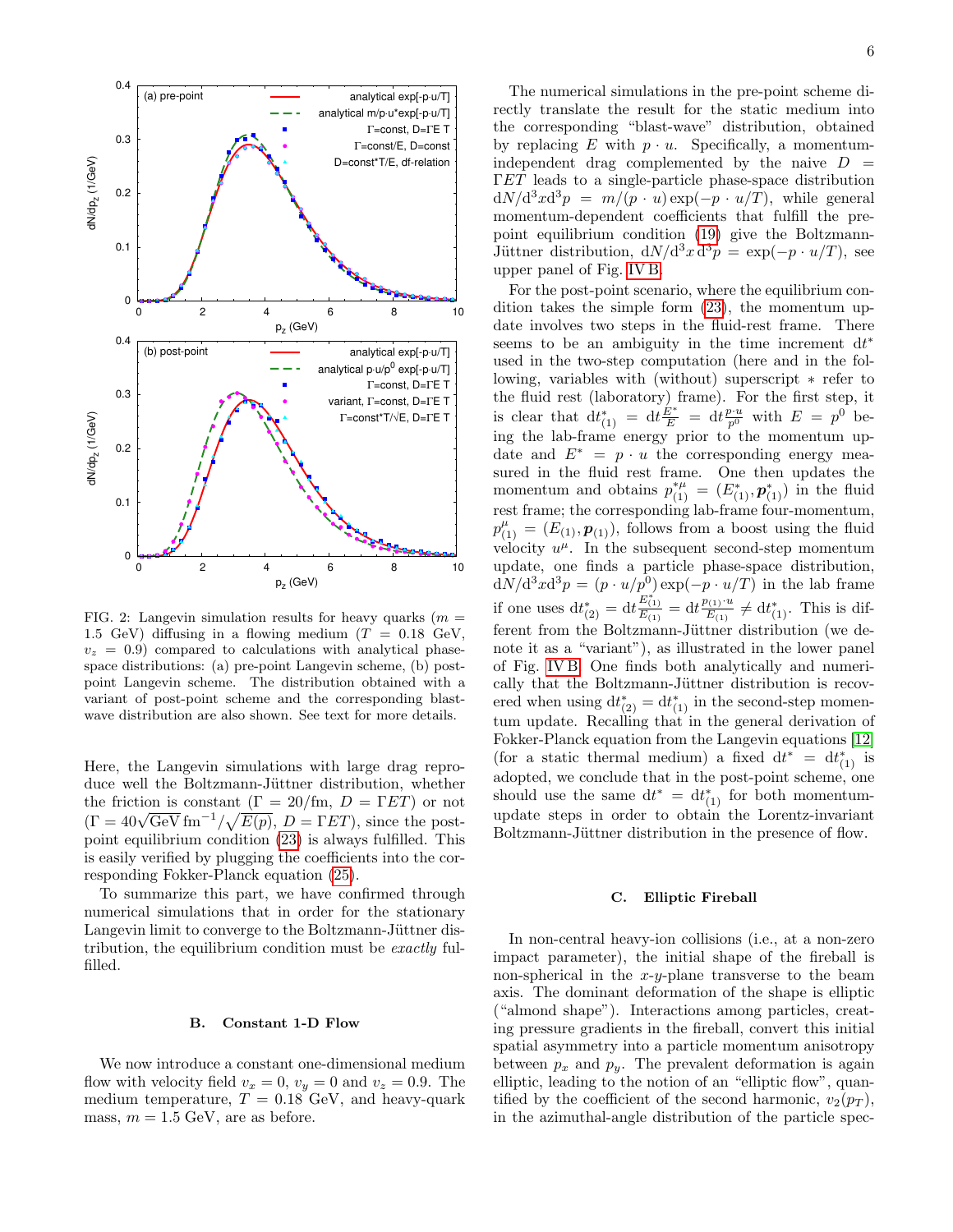

<span id="page-6-1"></span>FIG. 3: Langevin simulation of the  $p_T$ -spectrum of a heavy quark ( $m = 1.5$  GeV) diffusing in a fireball ( $T_i = 0.33$  GeV,  $T_f = 0.18$  GeV), compared to the direct blast wave calculations. Upper panel: pre-point Langevin scheme; lower panel: post-point Langevin scheme. See text for more details.

trum [\[26,](#page-8-9) [27\]](#page-8-10),

$$
\frac{\mathrm{d}N}{p_T \mathrm{d}p_T \mathrm{d}\phi_p} = \frac{\mathrm{d}N}{2\pi p_T \mathrm{d}p_T} [1 + 2v_2(p_T)\cos(2\phi_p) + \cdots], \tag{31}
$$

where  $p_T = \sqrt{p_x^2 + p_y^2}$  is the transverse momentum of the emitted particles. This phenomenon is also observed in the expansion of strongly interacting clouds of cold atoms [\[28\]](#page-8-11). Heavy quarks (or hadrons containing heavy quarks) are believed to acquire a  $v_2$  through the coupling to the collective motion of the light particles in the QGP [\[9,](#page-7-6) [12\]](#page-7-5). In the following, we employ an elliptically expanding fireball, introduced in Ref. [\[29\]](#page-8-12) (see also the discussion in Ref. [\[30\]](#page-8-13) for more details) to model the QGP medium evolution, in order to scrutinize the Langevin simulation of HQ diffusion in the QGP background. We again take the HQ mass to be  $m = 1.5 \,\text{GeV}$  and employ the same two sets of coefficients  $\Gamma$  and  $D$  as specified in

Eqs. [\(29\)](#page-4-3) and [\(30\)](#page-4-4), satisfying the equilibrium conditions. This time the Langevin simulation runs in parallel to an isentropically expanding fireball which stops at the decoupling temperature  $T_f = 0.18 \,\text{GeV}$ . We compute the spectrum and elliptic flow and compare to the results of a direct blast-wave calculation which corresponds to the equilibrium limit of the fireball.

Let us first discuss the HQ  $p_T$ -spectrum, shown in Fig. [3.](#page-6-1) For the pre-point scenario (upper panel), Langevin simulation results translate again directly into the corresponding blast-wave distributions (obtained by replacing E with  $p \cdot u$ . For a momentum-independent drag coefficient complemented by the naive  $D = \Gamma ET$ (at variance with the equilibrium condition), the HQ phase-space distribution assumes the form  $dN/d^3x d^3p =$  $m/(p \cdot u) \exp(-p \cdot u/T)$ , while general momentum dependent coefficients that fulfill the pre-point equilibrium condition  $(19)$  accurately recover the Boltzmann-Jüttner distribution  $dN/d^3x d^3p = \exp(-p \cdot u/T)$ . For the postpoint scenario (lower panel), again, once the corresponding equilibrium condition [\(23\)](#page-3-6) is satisfied, the Langevin simulation also yields the correct Lorentz-invariant Boltzmann distribution, while the "variant" scheme leads to an explicitly frame dependent distribution  $dN/d^3x d^3p =$  $(p \cdot u/p^0) \exp(-p \cdot u/T)$ . This results from using a different  $dt_{(2)}^* \neq dt_{(1)}^*$  in the two-step momentum update, as discussed in Sec. [IV B.](#page-5-0)

The HQ  $v_2(p_T)$  obtained from the equilibrium limit of the Langevin simulations and its comparison with the direct blast-wave calculations are shown in Fig. [4.](#page-7-13) The agreement between different implementations (prepoint, post-point and variants) of Langevin simulations and the corresponding blast-wave distributions confirm the conclusions for the  $p_T$  spectra, reproducing accurately even rather subtle angular modulations in relativistic flow fields.

#### <span id="page-6-0"></span>V. SUMMARY AND CONCLUSIONS

In this work we have explored aspects of relativistic Langevin dynamics, in particular their uniqueness relative to a Fokker-Planck description and their manifestation in the presence of non-trivially flowing media. Compared to previous studies which started with a phenomenologically defined stochastic process, our considerations commenced from a microscopic theory for the interactions of a Brownian particle in a fluid of light particles, where the Fokker-Planck equation emerges from the Boltzmann equation with well-defined transport coefficients. We thus started by re-establishing the general constraint between the drag and diffusion coefficients in order for the asymptotic solution of the Fokker-Planck equation to converge to the Boltzmann-Jüttner distribution in the equilibrium limit. Based on this "master equation" we investigated two widely used Langevin realizations of the Fokker-Planck equation and explicitly obtained the equilibrium conditions for the coefficients in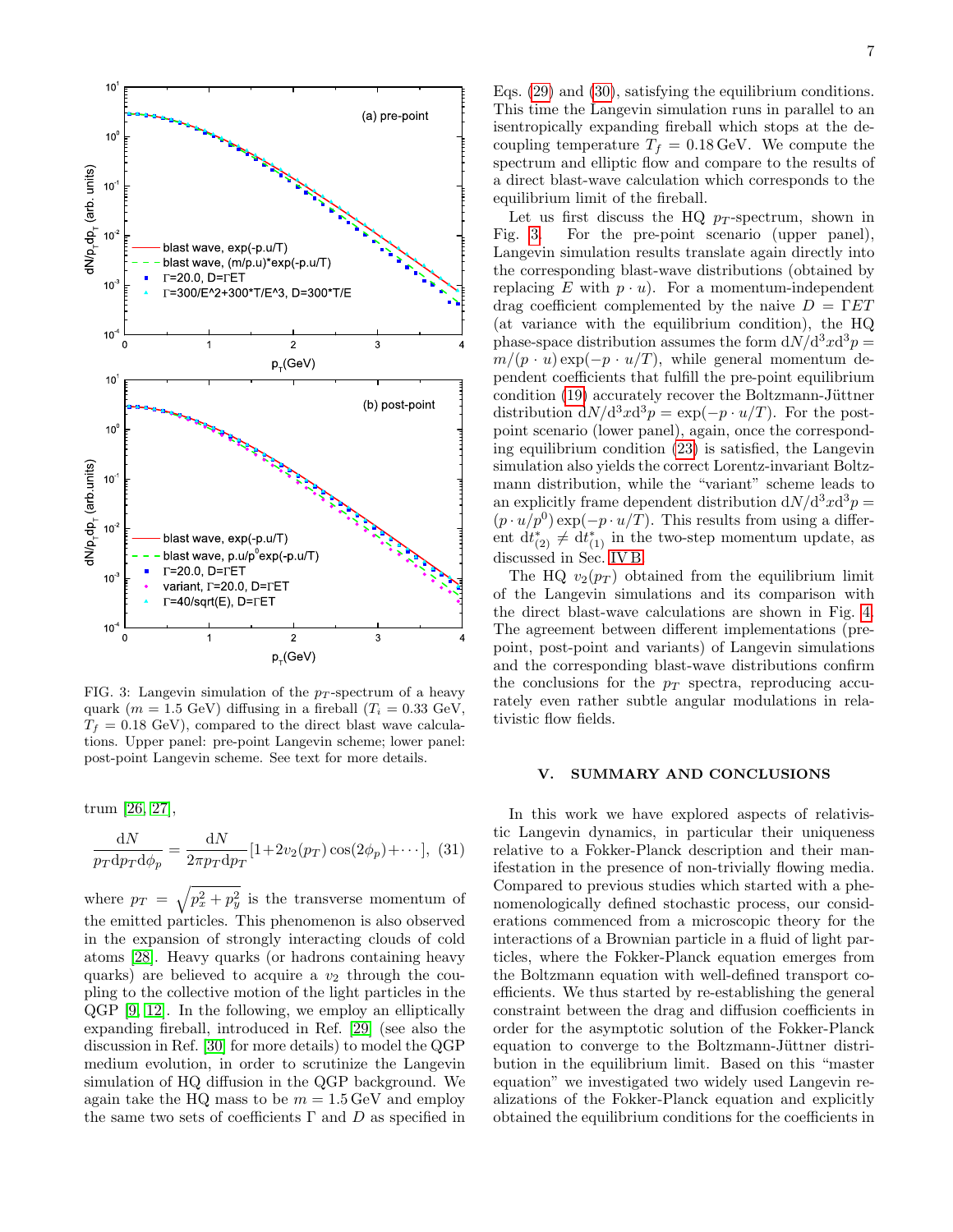

<span id="page-7-13"></span>FIG. 4: Langevin simulation results for  $v_2(p_T)$  for a heavy quark ( $m = 1.5$  GeV) diffusing in a QGP ( $T_f = 0.18$  GeV) compared to direct blast-wave calculations with the flow field and temperature of the background medium (fireball). Upper panel: pre-point Langevin scheme; lower panel: post-point Langevin scheme.

these schemes. It followed that both pre-point and postpoint Langevin equations obey an equivalent Fokker-Planck equation in terms of the original drag and diffusion coefficients, thus illuminating the "Ito-Stratonovich dilemma", i.e., the pre-point and the post-point Langevin algorithm turn out to be equally adequate to describe the same micro-physics. We verified these results by explicit numerical simulations, recovering the Boltzmann-Jüttner distribution as the equilibrium limit of heavy test particles, if and only if the corresponding equilibrium condition is implemented exactly. We furthermore confirmed that the Langevin dynamics preserves the Lorentz invariance of the particle phase-space distribution in the presence of collective-flow fields of the background medium: the particle energy in the fluid rest frame,  $E^*$ , simply converts into  $p \cdot u$ , where p is the particle's four momentum in the lab frame, and  $u$  is the fluid four-velocity. This, in particular, showed the fulfillment of Lorentz covariance through the two levels of approximation from full Boltzmann transport to the Langevin process. We believe that these insights are, in particular, useful for reliable simulations of heavy-quark diffusion in heavy-ion collisions, where the coupling of the Brownian particle to the rather subtle relativistic flow fields has become a quantitative tool to extract transport properties of the background medium.

#### Acknowledgments

This work has been supported by U.S. National Science Foundation under grants CAREER PHY-0847538, PHY-0969394 and PHY-1306359, and by the A.-v.-Humboldt Foundation.

- <span id="page-7-0"></span>[1] S.R. de Groot, W. van Leeuwen, and C.G. van Weert, Relativistic Kinetic Theory: Principles and Applications (North-Holland, Amsterdam, 1980).
- <span id="page-7-8"></span>[2] J. Dunkel and P. Hänggi, Phys. Rev. E, 71, 016124 (2005); ibid, 72, 036106 (2005).
- <span id="page-7-9"></span>[3] J. Dunkel and P. Hänggi, Phys. Rep.  $471, 1$  (2009).
- [4] F. Debbasch, K. Mallick, and J.P. Rivet, J. Stat. Phys. 88, 945 (1997).
- <span id="page-7-1"></span>[5] G. Chacon-Acosta and G.M. Kremer, Phys. Rev. E 76, 021201 (2007).
- <span id="page-7-2"></span>[6] G. Wolschin, Europhys. Lett. **95**, 61001 (2011); D. M. Röhrscheid and G. Wolschin, Phys. Rev. C 86, 024902 (2012).
- <span id="page-7-3"></span>B. Svetitsky, Phys. Rev. D **37**, 2484 (1988).
- [8] H. van Hees and R. Rapp, Phys. Rev. C 71, 034907  $(2005).$
- <span id="page-7-6"></span>[9] G. D. Moore and D. Teaney, Phys. Rev. C 71, 064904 (2005).
- [10] M.G. Mustafa, Phys. Rev. C **72**, 014905 (2005).
- <span id="page-7-4"></span>[11] P.B. Gossiaux, V. Guiho and J. Aichelin, J. Phys. G 31, S1079 (2005).
- <span id="page-7-5"></span>[12] R. Rapp and H. van Hees, in Quark Gluon Plasma 4, R. C. Hwa and X.-N. Wang (wds.), World Scientific, 111 (2010) [arXiv:0903.1096 [hep-ph]].
- <span id="page-7-7"></span>[13] E.M. Lifshitz and L.P. Pitaevskii, Physical Kinetics (Pergamon Press, New York, 1981).
- <span id="page-7-10"></span>[14] N.G. van Kampen, Stochastic Processes in Physics and Chemistry (North-Holland, Amsterdam, 2003).
- <span id="page-7-11"></span>[15] D. Cubero, J. Casado-Pascual, J. Dunkel, P. Talkner, and P. Hänggi, Phys. Rev. Lett. **99**, 170601 (2007).
- <span id="page-7-12"></span>[16] D.B. Walton and J. Rafelski, Phys. Rev. Lett. 84, 31  $(2000).$